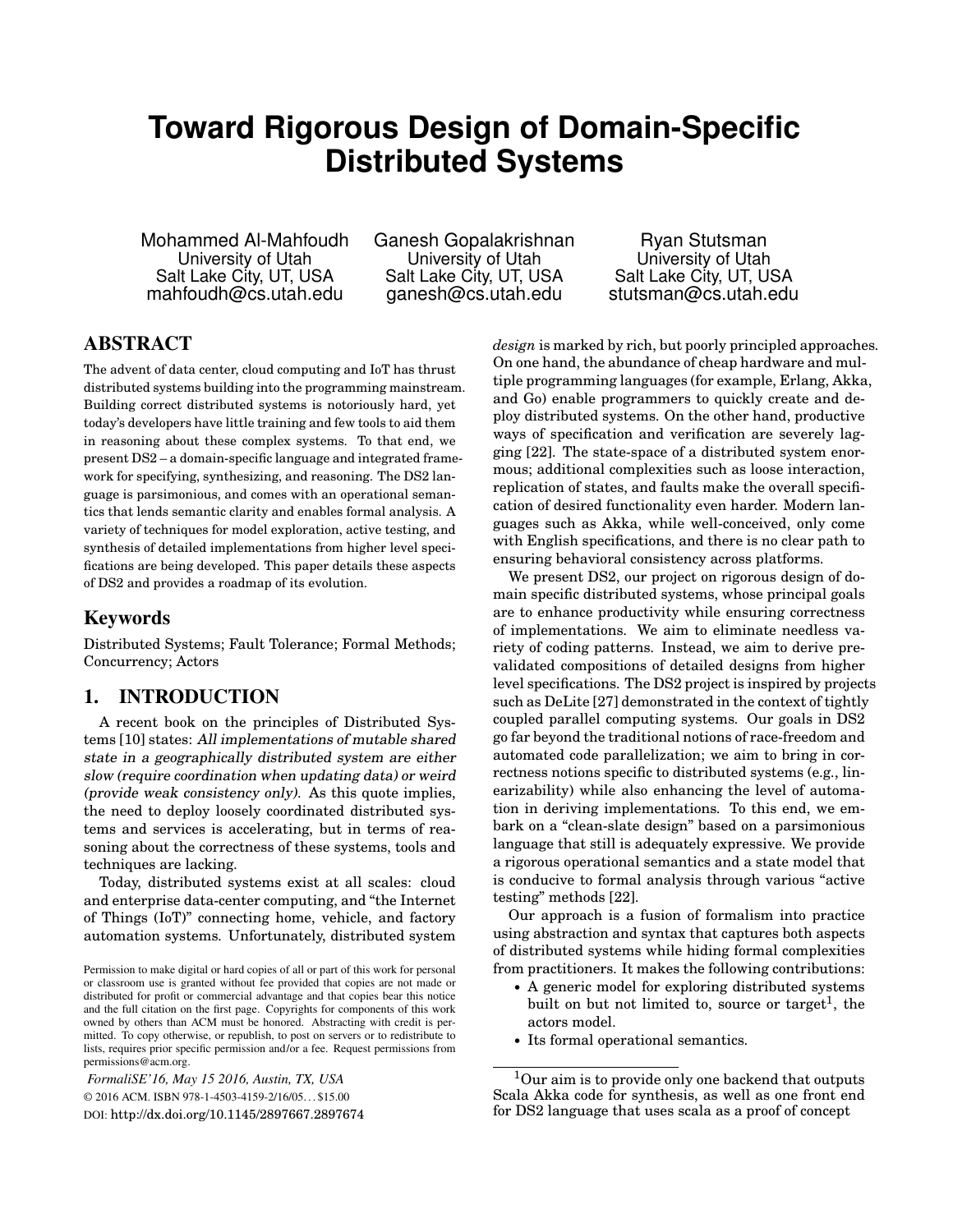- A new approach for asynchronous, deterministic, fault tolerant non-byzantine networked distributed systems development and checking.
- Syntax and semantics guided synthesis of propertyconforming systems by capturing the higher intent of developers and baked in model exploration for their implementations in one language, DS2.
- Modularizing local computations and communication in one communicating process model that is easy to understand and reason about.

## 2. BACKGROUND

To better understand the key issues in building distributed systems, we have modeled [13] several influential and popular protocols including Chord [25], Zab [18, 17], and (Multi-)Paxos [19, 20] in Akka [6]. Our observations highlight the problems of distributed systems building and motivate DS2; they are summarized below: **Extreme non-determinism.** Programmers are used to assuming fast access to shared memory; a single, strong time source; fault-freedom; and cheap, strong ordering. Distributed systems violate all of those assumptions. Reasoning about and even modeling the simplest distributed systems is challenging; code size, complexity, and statespace all explode in this environment [26].

**Language generality/imprecision.** Each developer chooses their own language and design. The generality of these languages leave the developer with an enormous number of implementation decisions, each of which obscures the relationship of the implementation to the intended protocol. These details can leave the system imperceptibly incomplete or broken. Furthermore, varying languages and environment lead to implicits and domain assumptions that are not clearly stated or are inconsistently applied, making it impossible to safely compose with other systems or to automatically verify.

The above issues drive DS2's design; specifically:

**Domain-specific language.** DS2 is a domain-specific language to address this imprecision and mismatch. A domain-specific language with formal operational semantics makes assumptions clear. It boosts productivity by easily producing and composing complex but proven code from concise specifications. At the same time, it takes advantage of domain specific knowledge and implicits to both restrict developers enough relieving them from mundane and potentially dangerous design decisions, and to synthesize implementations (even targeting multiple backend environments).

**Actor model.** A concurrency model should be as expressive as needed to aid development and performance, but as simple possible to aid both formal and informal reasoning. DS2 relies on small, modular rules-based (Akka) actors [15, 7, 14, 6]. These actors yield three benefits. First, they work naturally in distributed systems, which are often driven by internal events (messages) and external events (outside of the control of the system; machine failures, for example). Second, they enable easy

local reasoning about actions, since each action induced by a message executes atomically. Finally and most importantly, they provide a strong semantics for reasoning about concurrency and simplify model exploration. Actors' strong similarity to Hoare's Communication Sequential Processes (CSP) [16] makes it easy to formalize its semantics, and they are familiar to programmers thanks to recent programming languages that build on CSP (for example, Go and Rust). However, Akka actors lack a formal operational semantics specification, and we discovered disconnects between its documentation and implementation. Consequently, we provide an operational semantics for DS2, which we outline in the following section (the full operational semantics is available online [13]).

Motivated by these studies and findings, we present our language design next. We will illustrate our work on a case study after, based on a primary backup replicated service similar to Zab.

## 3. LANGUAGE DESIGN

Our model, upon which our language is to be built, captures distributed systems using communicating, event driven, with parallel periodic tasks processes called *agents*. Each agent manifests a *behavior* (inspired by Akka's behaviors  $[6, 15, 7]$  that maps events to actions. Behaviors can be configured at runtime according to the role the agent is performing. A collection of agents is a *distributed system*. Agents have life cycle hooks that can be overridden for certain "special events"; onStart, on-Join, onRejoin, for example . This model adheres closely to Akka's, which captures a wide gamut of real-world, production distributed systems. Figures 1 and 2 (respectively) describe the DS2 architecture and the basic types used to specify systems in DS2. Those manifest as DS2 components, now described:

• **Statement:** a lambda c of type  $\mathscr C$  of distributed system code wrapped together with meta data.

• **Action:** a sequence of statements.

• **Agent:** a communicating process with multiple enabled behaviors, a local state, incoming queue, a delay queue called "stash", and a behaviors stack.

• **Behavior:** a map from message received (sender encapsulated inside the message) to actions acting on the receiving agent's state with multiple outcomes: generating more messages, creating/killing another agent(s), changing local state, or changing behavior of the receiver.

• **Future:** the only synchronization construct in the model, encapsulating a value and providing blocking (i.e. stopping a process from proceeding) of the accessor agent task till it is resolved.

• **DistributedSystem:** a collection of all agents, behaviors, actions, and messages and it encodes all operational semantics of a distributed system relevant operations. It is the "context" object for our model that is based on the "Strategy" OO design pattern, where the scheduler is the strategy.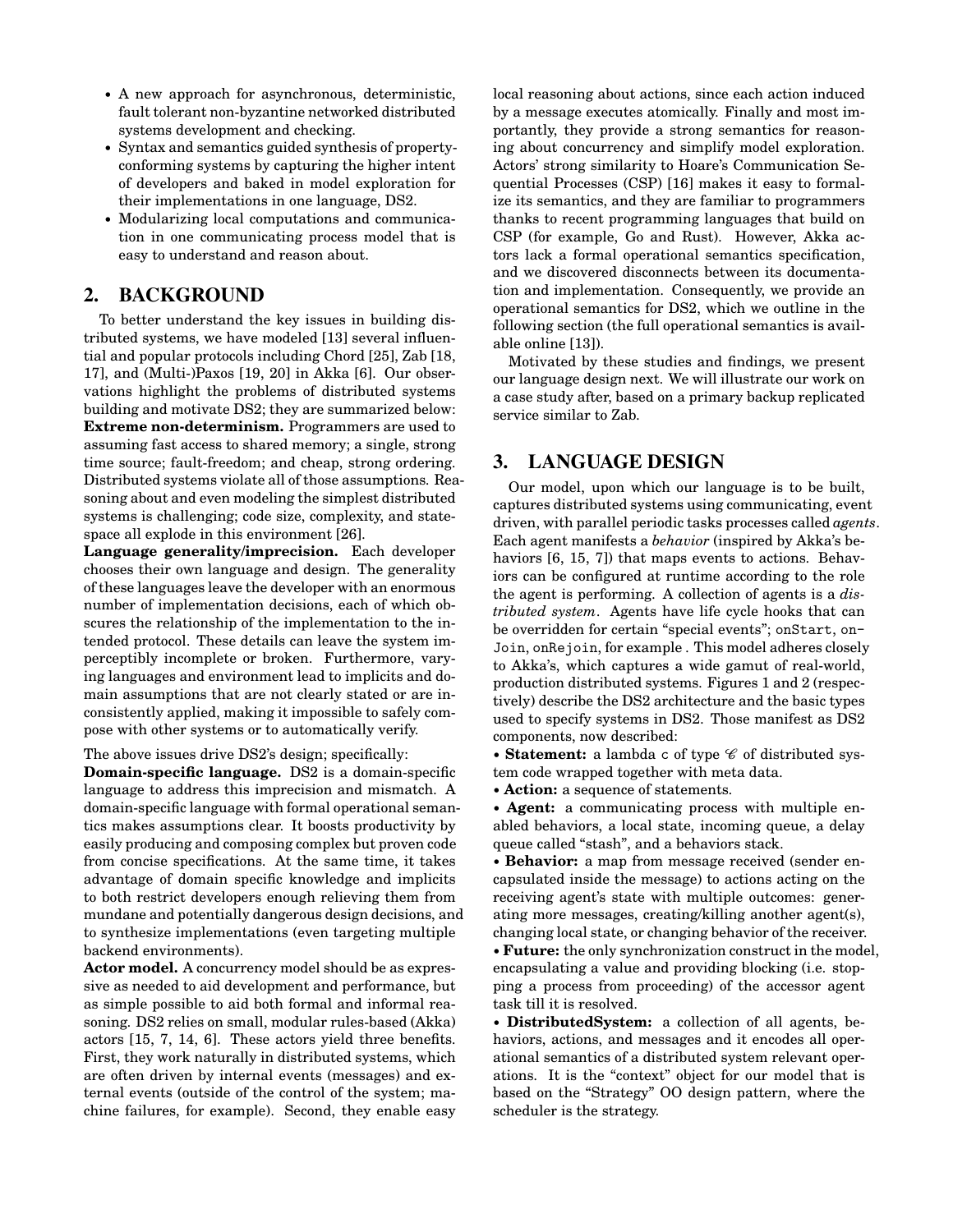

**Figure 1: DS2 Architecture: DS2 Runtime data structures and their inter-relationship**

 $\mathscr A$  the set of all agents in the distributed system, synonymous to actors in Akka or Erlang.

- $M$  the set of all messages in the distributed system.
- $\mathcal{X} \in \{$  NONE, SEND, ASK, RESOLVE, CRE-ATE, START, STOP, KILL, LOCK, UNLOCK, STOP\_CONSUME, RESUME\_CONSUME, BE-COME, UNBECOME, STASH, UNSTASH, UN-STASH\_ALL, GET, GET\_TIMED, BOOT\_STRAP, BOOT\_STRAP\_ALL, MODIFY\_STATE}; the statement's kind.
- B the set of *blocks of statements*. Similar to a basic block in C; here, a block of Scala statements.
- $\mathscr{C} \in \mathscr{M} \times \mathscr{A} \to \mathscr{K} \times \mathscr{B}$ ; the "code" data type.
- $\mathscr P$  the universe of all programs. It includes both the host language statements (in our case Scala) as well as our IR data structures and scheduler's statements. So,  $s \in \mathcal{P}$  is a generic statement, while  $t \in \mathcal{K} \setminus \{NONE\}$  is a distributed system specific statement for our operational-semanticsguided reasoning.
- $\mathcal D$  the universe of all distributed systems.

#### **Figure 2: The Language Model.**

• **Scheduler:** the exploration/analysis algorithm acting on the context object (Distributed System).

• **Communication patterns**: an asynchronous "send and forget", and an asynchronous send called "ask" that returns a future that can be used to wait for a result.

A user of DS2 creates agents and specifies behaviors for each. Behaviors are specified with a simple rulebased language that maps messages to actions. Agents that require fault tolerance can specify fault tolerance strategies for their state. The user can also specify temporal events for liveness checking. Overall, each agent is a basic (event  $\rightarrow$  reaction) specification, whose fault tolerance and liveness code is synthesized by the language.

Inter-agent communication patterns are expressed in DS2 with sets and/or regular expressions over agent's names. For example, one can specify a replication rule (discussed in more details later) as:

replicated [main][\* \{server2}][primary](data-elem)

This description means replicate on all agents except server2. Next, the user creates a DistributedSystem and attaches a Scheduler. Different schedulers may have different purposes: one scheduler may run the system on a real cluster, another may model check the system or do coverage-directed systematic testing, yet another may expose controls to allow the user to drive the system toward goal (or edge) cases.

Overall, the core is built around an extensible "strategy" object oriented design pattern. A DistributedSystem a context, and schedulers are the strategies exploring the context. Custom analyzing schedulers can easily extend the Scheduler class for coverage-directed active testing methods such as depth bounded and lineagedirected [22] testing. Custom schedulers also allow random or synthetic events to be generated to drive a distributed system towards a certain goal (or failure) state; the importance of fault injection is exemplified by systems such as Jepsen [22].

To support complex scheduler policies and to support the parallelization of model exploration, the complete distributed system state can be snapshotted and restored. For example, this can be used to externalize the state, to fork parallel schedulers, or for backtracking schedulers to reset state. This feature in the final stages of development, testing, and debugging.

Schedulers can also selectively drop, duplicate, or reorder messages to weed out incorrect assumptions about the underlying network model. Consequently, it can also simulate arbitrary network partitions, and the death and rejoin of agents (via life cycle hooks): an extremely common source of bugs in distributed systems [8].

Overall, the model readily supports static analysis, dynamic analysis, and post-mortum analysis with a single, simple model. For example, the existing implemen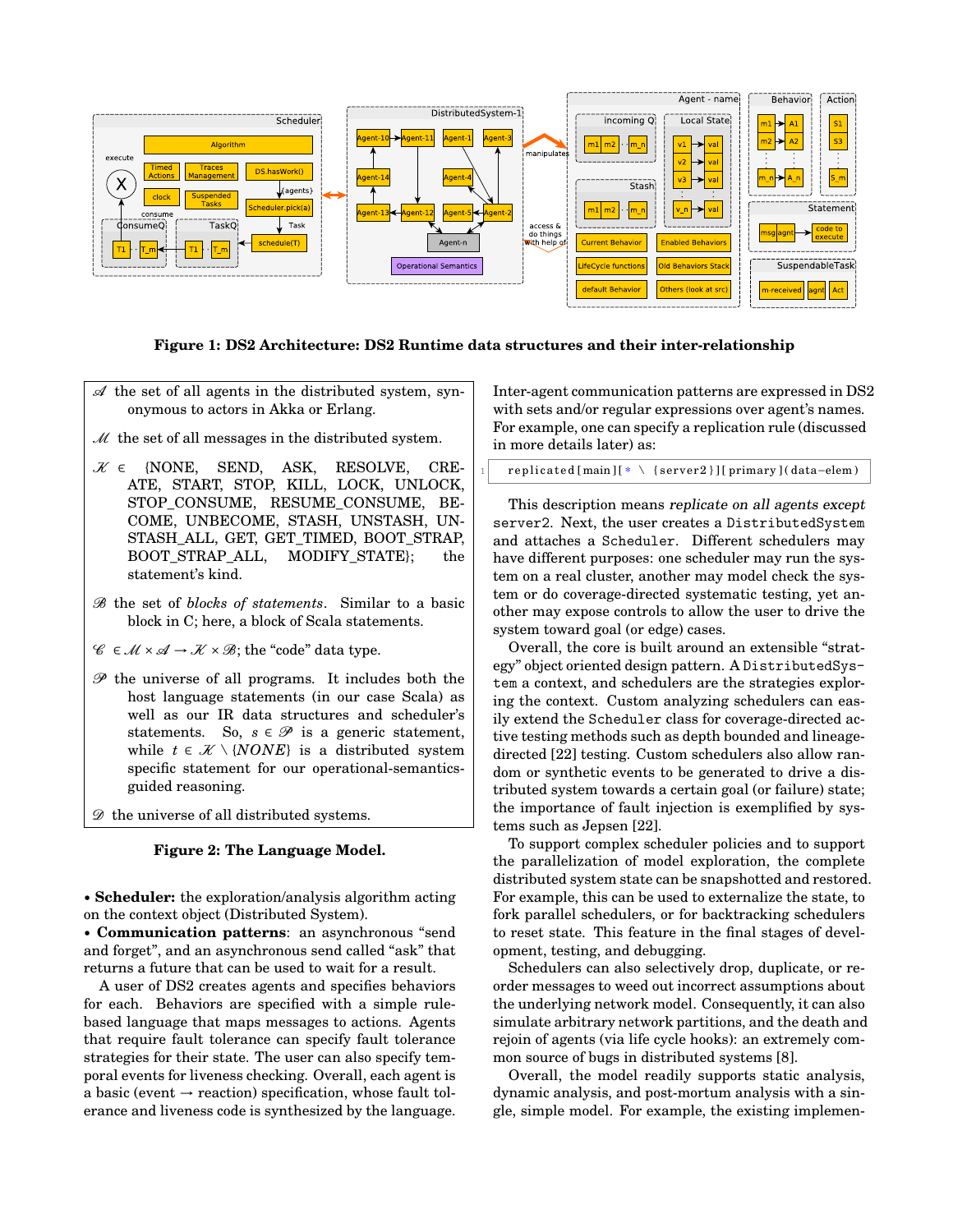tation already supports trace output in JSON. We are currently beginning the integration of a graph query library (Graph4s [3]) to support post-analysis of distributed system state and static deadlock detection. Eventually, Graph4s will represent the distributed system's state as a graph and support the scheduler by allowing it to extract sub graphs pertaining to its analysis. Finally, dot support is being integrated to support static and dynamic visualization of systems. Ultimately, the plan is to support a stepper/visual-debugger for the runtime.

## 4. OPERATIONAL SEMANTICS

In this section we present a sketch of our model, while the full length of operational semantics is given at [13]. Almost all naming conventions in DS2 are borrowed from Akka's, except renaming Actor to Agent to avoid confusion between implementational and model aspects. Agents do not share state. Communication between agents is achieved using two primary patterns:

- **Send and forget**: a send operation is simply a message enqueued (with the sender reference encapsulated inside the message) into the destination's incoming queue of messages.
- **Ask**: a send operation that returns a handle called a *future*, which the sender can selectively block on (halt execution on) until the future is resolved.

A future is resolved by sending a special message, "Resolve Future" (RF), to the waiting agent. Resolving a future is a system task, so no reaction is mapped to it in the agent's current behavior.

The behavior of agents is decided by the statements executed on prior received message(s). A received messages induces the associated action. Since all of the statement metadata is known a priori, flexible scheduling methods are facilitated, as outlined in §3.

The previous example shows the importance of the ask pattern. It cleanly exposes the interleaving of messages and their effects on resolving a future. First, there is a send operation for a message from a source to a destination agent. Then, there is an implicitly returned future with an associated return RF message, which comes later, to resolve the future which the sender is blocking on. The absence of an RF message results in a deadlock. Prior to writing the operational semantics for DS2, it was not clear how ask patterns could be forced to lead to a deadlock in a distributed setup. We plan to develop specific deadlock detection strategies and queries on the state-space using our Graph4s support.

## 5. WORKING EXAMPLE

Now we look at an implementation for a simplistic echo server and client in the IR described previously and shown in Figure 1. First we begin by constructing a distributed system object, then we link it to a scheduler, then return it. The scheduler then does its job by running the distributed system in any desired way. Currently, we have a base scheduler that can be used as-is

or extended by automated schedulers to explore the distributed system state.

Listing 1 shows an example echo server and client distributed system constructed using our DS2 model. First a distributed system object, whose name/id is echo, is created. Two agents are then created and given their respective names, client and server. sc forms the statement's code to execute by the server upon receiving a message whose name is Show. That statement has to be inside an action sa, and associated with the message object that will invoke it to create a *reaction* sr. Another reaction ser is created in similar way from se comprising the error action sea. Then, both reactions are added to the default behavior of the server reactions. The agent s is then updated with both its defaultBehavior and reactions, latter meaning the currently enabled behavior of the agent. After that, the client is constructed in the same way the server was. All messages have to be defined in the distributed system, so m is added to the distributed system's collection of messages. Agents are then added to the distributed system, the distributed system is refreshed, then returned ready for execution. Refreshing a distributed system is important since one of its tasks is to link all actions, their statements, and several entities with the containing agent's reference. This is to allow actions act on the agent's state.

```
val ds = new DistributedSystem ("echo")
    ds.enableTracing
    ds. scheduler = Scheduler (ds, Scheduler. Basic)
     val c=new Agent ("client"); val s=new Agent ("server")
    val sc= (m: Message, a: Agent) => { prinlin("Received:\rightarrow " + m. payload . mkString ) }
    val sa = new Action; sa + Statement (sc)
    val se = Statement ((m: Message, a: Agent) => {if(m.\rightarrow name != "Show") println ("ERROR!") })
     val sea = new Action; sea + se
     val sr = (new Message("Show"), sa);
    val ser = (new Message, sea)11 val reactions = new Behavior ("default")
    reactions += sr; reactions += ser
13 s. defaultBehavior = reactions
     s reactions = reactions
15 val m = new Message("Show", "Whatever to show")ds . messages += m
|17| val c1 = (m: Message, a: Agent) =>{ds. send(a,m, s)}
    val ca = new Action
19 ca + Statement (c1)
    c. specialReactions += (new Start, ca)
21 ds + s + c; ds. refresh; ds
```
### **Listing 1: Distributed system Construction and attaching a scheduler**

Now, the distributed system is ready to be explored by the scheduler sch. Listing 2 shows one schedule that distributed system can exhibit. It is a correct schedule and is the expected normal operation. However, any particular schedule can be forced on the distributed system to expose a certain bug/behavior. Faults can also be injected at any point of execution anywhere in the entire runtime to witness how the distributed system evolves from there on following the remaining correct execution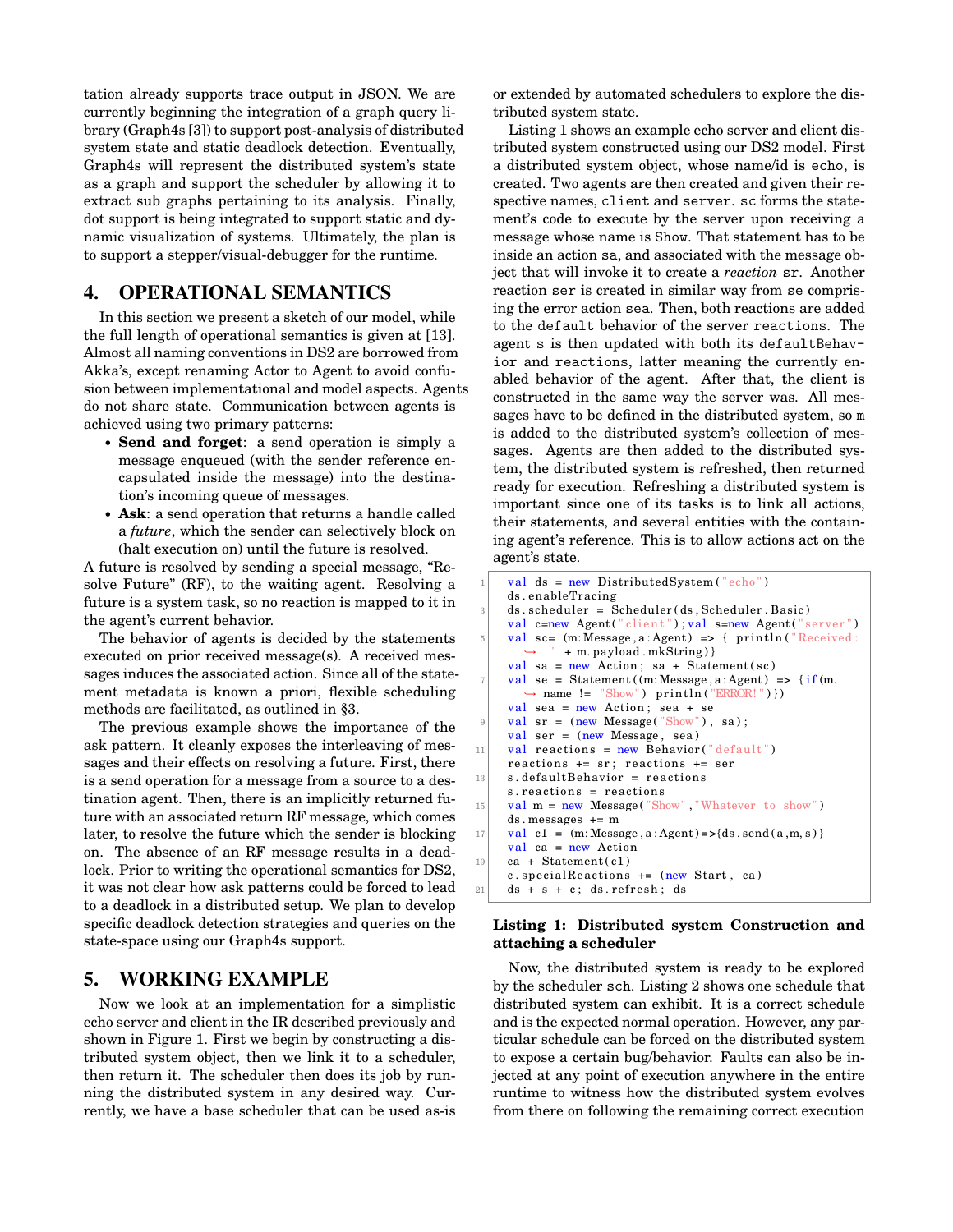schedule. This is an important feature to enable systematic and targeted exploration of the distributed system's state.

The schedule in Listing 2 first boot straps the server followed by the client, by sending a Start message to them. Then, the Start task from the server is scheduled, followed by scheduling the client's. The scheduler then *consumes* these two tasks, i.e. referring to Figure 1 moving them from the task queue to the consume queue, in order for them to be executed. In between scheduling and picking the tasks, as well as between scheduling and consuming, there is a plenty of room to do whatever is fit for analyses. More over, multithreading can still be simulated using a single threaded scheduler by shuffling the consume queue. Much flexibility is allowed to achieve various goals. Returning to our walk through, the scheduler executes the server's task on a virtual thread whose id is 1, unlocking the server's incoming queue, and does the same for the client's task waiting in the consume queue. Executing the client's task, however, not only unlocks the client's incoming queue, but also fires a Show message to the server. So, now the server's queue is still holding one more task. So, it schedule's it, consumes it, then executes it printing "Received: Whatever to show". Then the distributed system is shutdown. It is clear, from this example, that even termination analysis can be done for example.

| $\mathbf{1}$   | ds.scheduler.enableTracing                         |
|----------------|----------------------------------------------------|
|                | $ds.$ boot $Strap(ds.get("server"))$               |
| 3              | $ds.$ bootStrap $(ds. get("client"))$              |
|                | $val$ sch = ds. scheduler                          |
| 5 <sup>1</sup> | $sch. schedule(sch. pick(ds.get("server"))))$      |
|                | $sch. schedule(sch. pick(ds.get("client"))))$      |
| $\tau$         | sch.consume; sch.consume; sch.execute; sch.execute |
|                | $sch. schedule(sch. pick(ds.get("server"))))$      |
| 9              | sch.consume; sch.execute; ds.shutdownSystem        |

#### **Listing 2: Enforcing a single schedule**

Running the schedule from Listing 2 produces a trace, part of which is shown in Listing 3. A sequence of trace entries includes the prior distributed system state, the event, and the posterior distributed system state; the trace format keeps all of the distributed system's state intact. A graph of system states can also be extracted to determine which statement blocks on a future and which statement resolves it. Analyzing the graph for cycles that contain blocking and no resolving a priori nor in that cycle that leads to resolving that future, then we know it is a deadlock.

```
Pick ( server: queue=Start ( sender = boot
DoSchedule (Task: from 'server
Pick ( client: queue=Start(sender = bootDoSchedule (Task: from 'client
Consume (Task: from 'server
```
### **Listing 3: Trimmed down part of trace showing events and some details encapsulated**

The trace above shows that it is not clear what event leads to which other events. We call these nested events.

Our trace format includes *event-end tags* and events have ID's to indicate when an event starts and stops. End events are not shown in the example for brevity.

## 6. CASE STUDY

Primary-backup replication is pervasive in distributed systems. It is commonly implemented from scratch, since it has a simple intuition. In its simplest form, a set of servers form a group with one marked as primary; the primary accepts and orders all operations, and it synchronously replicates operations to backups for fault tolerance. A naïve implementation can lead to blocking and/or inconsistencies, and many deployed implementations are vulnerable to data corruption under network partitions (that is, arbitrary patterns of agent failure).

As an example, imagine a simple primary-backup replication implementation that assumes a reliable network that delivers messages in bounded time. Even with these unrealistically strong network assumptions and an assumption of clean fail-restart agents, there are many scenarios that must be handled for correct operation. For example, imagine three servers, Main, S1, and S2. Main replicates an item, d, to S1 and S2. Each member of the replication group is aware of its peers, and Main tracks the most recent state of d acknowledged by each of its backups. Ideally, this group of 3 servers should be able to tolerate 2 simultaneous failures and continue to make safe forward progress.

For correct replication, the implementation must handle many scenarios. First, data on all replicas must be durable even if an agent crashes and restarts. Second, whenever Main (or a successor) crashes a single new primary must be chosen. This is possible on a reliable network with bounded delays by relying on static "priorities" between the peers, but under realistic (asynchronous) network assumptions this requires complex consensus protocols [19, 20, 23, 18] in order to safely choose a new primary without blocking or risking "split brain". Third and hardest, a newly elected primary must ensure that stale state from another peer cannot subvert its updates later. Imagine S1 fails and restarts. In the meantime, S2 accepts new updates from Main. Finally, Main and S2 crash. If S1 returns to the cluster, it may become primary, which would result in lost updates. Worse, S1 may accept some updates and fail, then Main might return and accept updates. Such a scenario results in arbitrary forks in the state of the system. This final problem, in particular, is difficult to get right.

Though, this is one of the most basic (and common) approaches to replication and fault tolerance, it is an ordeal in any generic programming language where each case must be coded manually. Timed events, asynchronous events, and outside failures complicate code flow; they result in code that must be prepared to "change direction" as new information and events are discovered. Even with (overly) strong network assumptions there many scenarios to consider and standard asynchronous net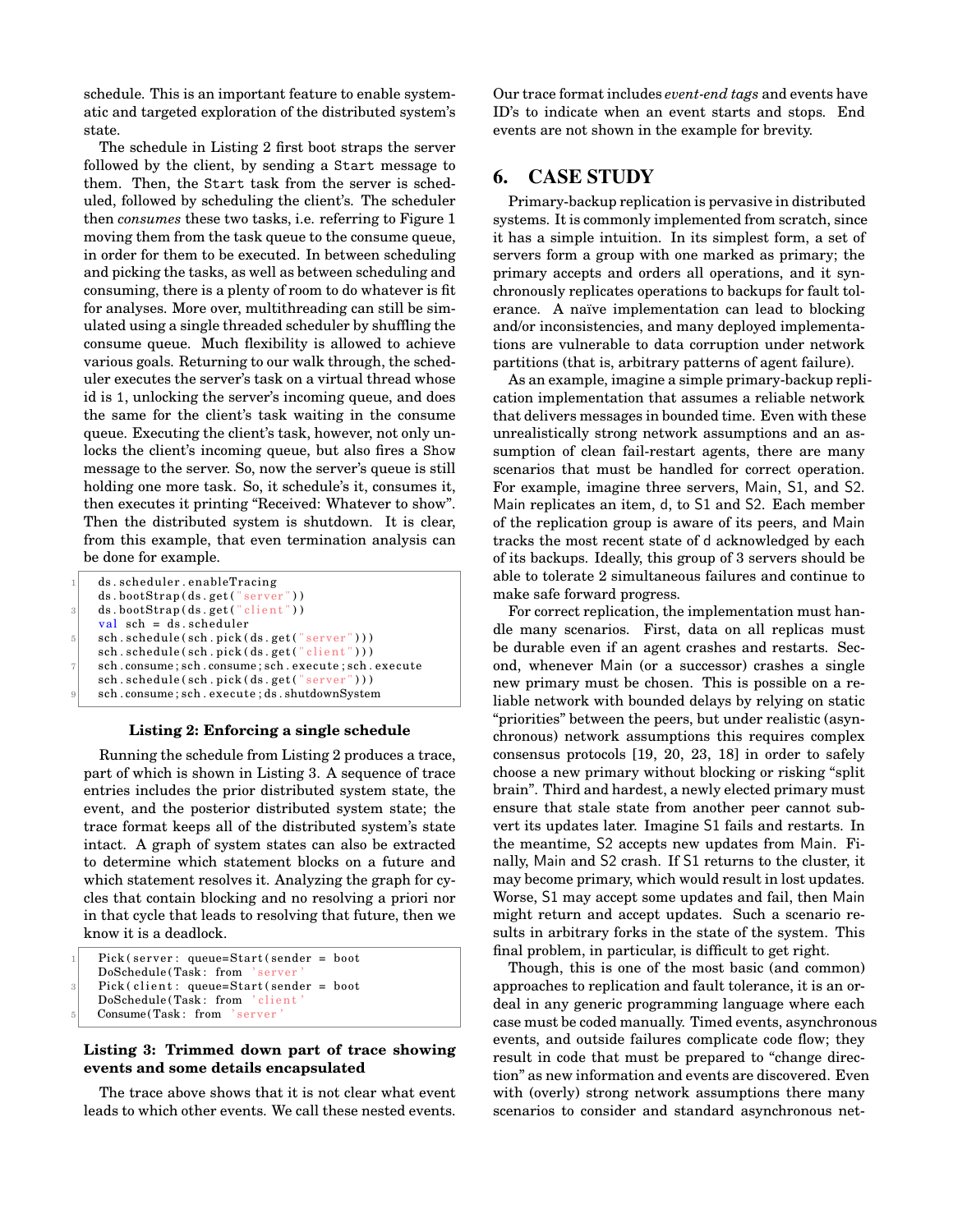work assumptions yield a code base of thousands of lines in any conventional programming language, usually with several layers of concurrent code.

## 6.1 Primary-Backup in DS2

DS2 domain-specific language eliminates the need to reason through all of these complex cases. Instead, a developer states their underlying network and failure model assumptions and then can express safe primarybackup among a set of peers in a single line:

 $replicated [main] [ s1, s2] [ primary] (d) .on (3 updates)$ 

This declarative statement indicates replication

- with Main initially as the *primary* agent;
- together Main, S1, S2 form the replication group, and that all replicas receive all operations;
- d of type *T* should be replicated;
- that the *primary*-backup replication protocol should be used, though the precise algorithm used may depend on user stated network and agent failure assumptions and/or clock drift assumptions;
- finally, the frequency or batching of replication operations (here every "3 updates" to d).

Our goal is for DS2 to automatically synthesize code to handle these scenarios and produce a "correct by design" system. The rest of the section describes how we expect synthesis to work for the above statement.

## 6.2 Synthesizing Replication

To synthesize the replication scenario from above, start by assuming an existing distributed system with agents Main, S1, and S2. The specification above will guarantee these things, but the details are straightforward. The first significant effect of the replicated statement is that each agent is augmented with additional state to track replication progress:

```
d = 0 // data item
    cd = 0 // count of updates to 'd'
|3| vd = 0 // version ID of 'd'
    csd = d.hashCode() // check-sum of 'd'
5 replicatedOn = \{d: [s1, s2], ...\}alive -agents = [s1, s2]
```
The details of this extra state vary depending on systemwide assumptions (§6.1). These fields are maintained by additional synthesized code. S1 and S2 are similarly augmented. Most importantly, vd tracks the version of d that is stored in each agent. The type of this version can vary depending underlying system-wide assumptions (for example, when correct synthesis requires consensus this version may be a pair that indicates a view number along with a intra-view monotonic version number).

Each agent sends a *heartbeat* as a DS2 timed action (doEvery(5 seconds, ds.send(this, others)), which agents to determine the status of replication peers. aliveagents is a set of agent names believed to be alive, initially all should be. Each agent's view of the system evolves over time, and agents do not always have an

identical view of the system. The others set differs for each agent; it is the recvr.replicatedOn map that tracks what data elements are replicated on which agents.

The basic replication operation of the primary mostly issues simple, parallel replication messages:

```
cd++; vd++; csd += d.hashCode()if (cd\%3 == 0) {
 m = Message("Replicate", payload = [d, vd])ds . send (main, m, s1); ds . send (main, m, s2)
```
This code is adapted for each sender to contain the correct set of replication receivers (on S1 and S2). The code takes care of updating d's associated vd and counter fields on each agent. In addition, the if statement implements the "on 3 updates" batching. Each time the data element d is updated, the above code is executed.

Finally, each agent is augmented to process heartbeat messages (recMsg, below) and to detect missing updates at the sender and receiver by comparing version IDs for d. Upon version mismatch, the handler either updates its local value or sends its value back to the sender.

```
'd' was updated; recvr needs to catchup
    if (m. payload(3) > recvr. vd)
      // just one batch update happened
      if ( recMsg. payload (2) – recvr. vd ==3)
        update (recvr.locals, recMsg)
      1 /  > 1 batch update, recvr missed >= 1 update
      else if (recMsg.payload(2) - recvr.vd >3)updateElaborated (recvr, recMsg)
      // recvr ahead, let other's know
|10| else if (recMsg.payload(2) – recvr.vd < 0)
      { m = Message("Replace", payload = [d, vd, csd]) }12 replicateTo (replicatedOn, m) }
    else // more sophisticated fault-tolerance work
14 somethingIsWrong(m) // use checksum+other means
```
In the future, DS2 will aim to address all of the above code synthesis with support for different and extensible strategies for fault tolerance that cleanly adapt to userspecified network and agent failures assumptions.

## 7. RELATED WORK

**P.** [12] is a language developed for synthesizing verified device drivers in C. Our language lends itself more naturally to the distributed systems domain.

**P#.** [11] is a language developed by Microsoft Corp. for addressing asynchronous programming, analysis, and testing using the state machine approach. It does not address concerns in distributed systems, including failure handling.

**Q-ImPrESS** [4] addresses Service Oriented Architectures (SOA) and Quality of Service (QoS), as opposed to our focus on distributed systems.

**Save-IDE.** [24] An IDE that integrates the design of hardware and software of embedded systems modeled after timed automata verified using UPAAL [9]. Our model, on the other hand, addresses both timed (with time drift) and deterministic, i.e. event driven, aspects of a rich distributed system running over an asynchronous network of embedded devices.